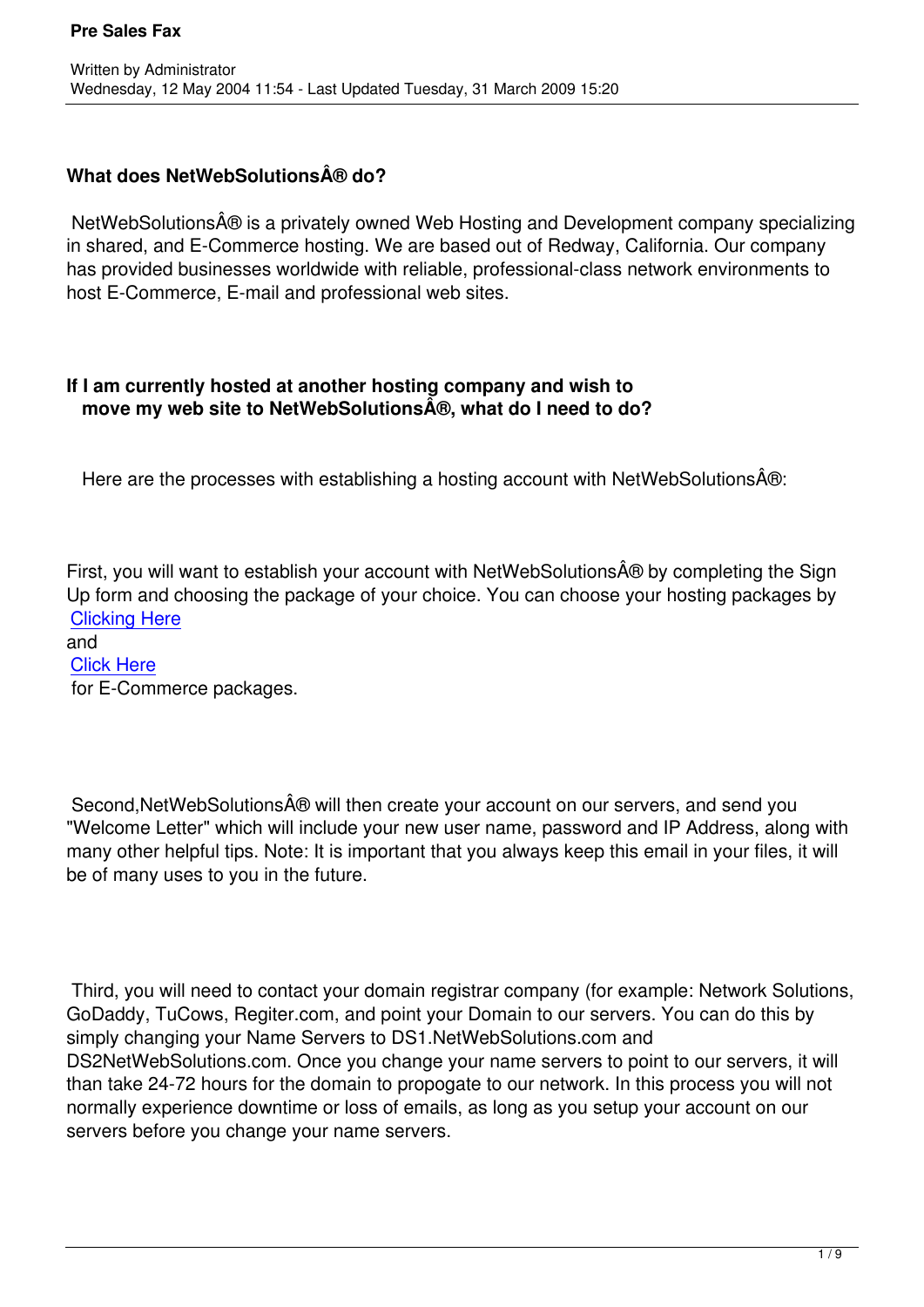Fourth, using a FTP (File transfer program) like WS\_FTP, Fetch, or MS FrontPage you will need to upload your web site to your domain name on our servers. You can find your account information in the "Welcome Letter" that we send you once you setup your account.

## **How can I sign-up?**

NetWebSolutions  $\hat{A} \circledR$  has simplified the signup procedures by creating an easy to follow process. After choosing the package that best fits your needs, begin the ordering process by clicking on our Order Page and follow the easy steps, you will receive your Welcome Letter shortly after.

# **How often do you backup my data?**

Your entire website is backed up once a day. Changes are backed up every 15 minutes.

# **Can I upgrade my account?**

 Yes, at anytime if you wish to upgrade your account, simply logon to your control panel, and click Upgrade CP, you will then be able to upgrade to any package you choose.

# **Can I pay using checks or Money Orders?**

Yes, just mail your check or money order to our Billing Address at:

**NetWebSolutions** $\hat{A}$ ® P.O. Box 1070 Redway, CA 95560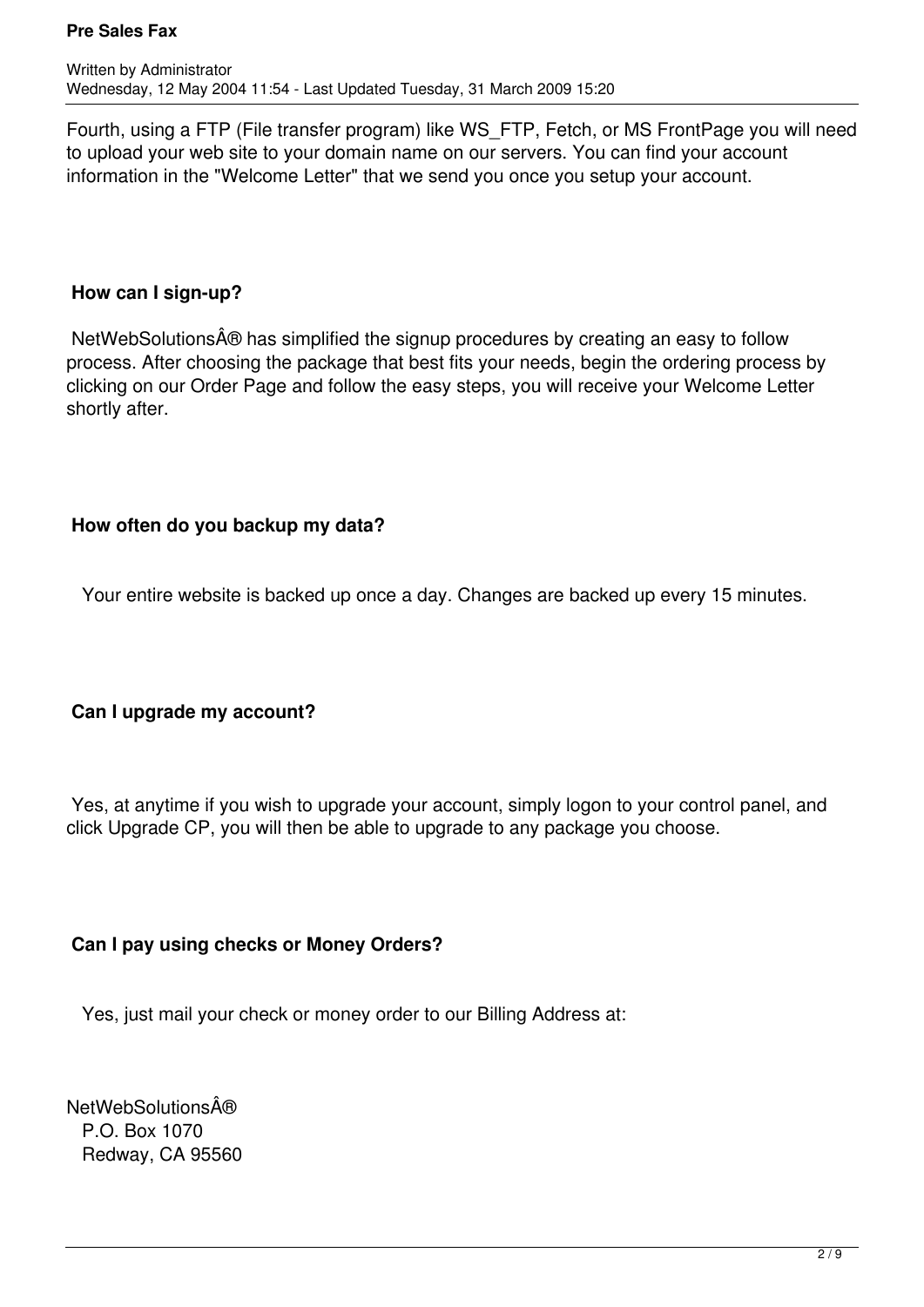Once the payment is received, your account will be activated.

Please Note: (Your check or money order must be cleared before we activate your account.

#### **How long does it take to set up my account?**

Accounts are normally set-up within 10 minutes of your accepted order.

## **How long will it take to activate the domain name?**

 Domain name propagation usually takes 24-72 hours to propagate. Have more Domain Name questions? Visit our Domain Faq's.

## **How do I transfer files to my website?**

 Any FTP client (including CuteFTP, WS-FTP, etc.) can access our Web servers. You can also use Microsoft FrontPage to transfer your files.

## **How many hosting accounts are installed on each server?**

 Typically 250 - 350 sites exist on each machine. Our hosting systems utilize high-quality hardware and software from Dell, and RedHat Linux. Our severs our monitored daily for performance and upgrades are made appropriately.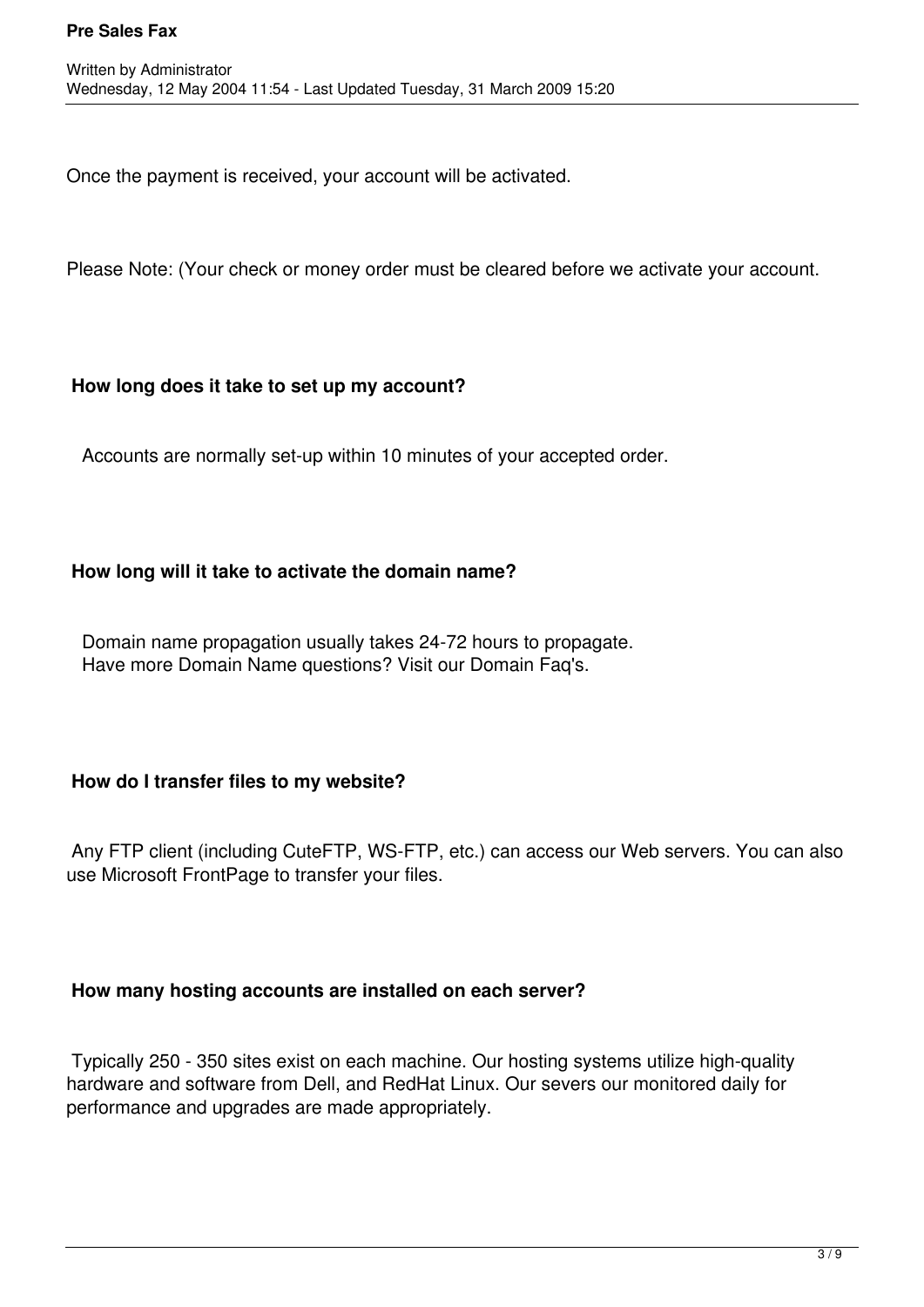Rest assured, that NetWebSolutions® never sacrifices quality for quantity. Any server showing minimal strains of bandwidth and speed is immediately filtered with new accounts moved to a new server.

## **Can I use SSL on your servers?**

 Yes, you are able to use SSL on our servers. We also offer a Shared SSL for your security at no extra charge.

# **Are there any hidden fees?**

NetWebSolutions® does NOT charge any hidden fees for any of it's services or products.

# **Will there be any ads placed on my website?**

No, NetWebSolutions® does not place any adds on your website.

# **Does NetWebSolutions® offer any dedicated server services?**

 Yes, we offer a highly popular dedicated server package, which can be viewed in our Products section. Click here for more information.

# **What kind of technical support is offered with my account?**

We offer 8am-5pm PST Technical and Sales Support. Email Support is offered 24/7 at no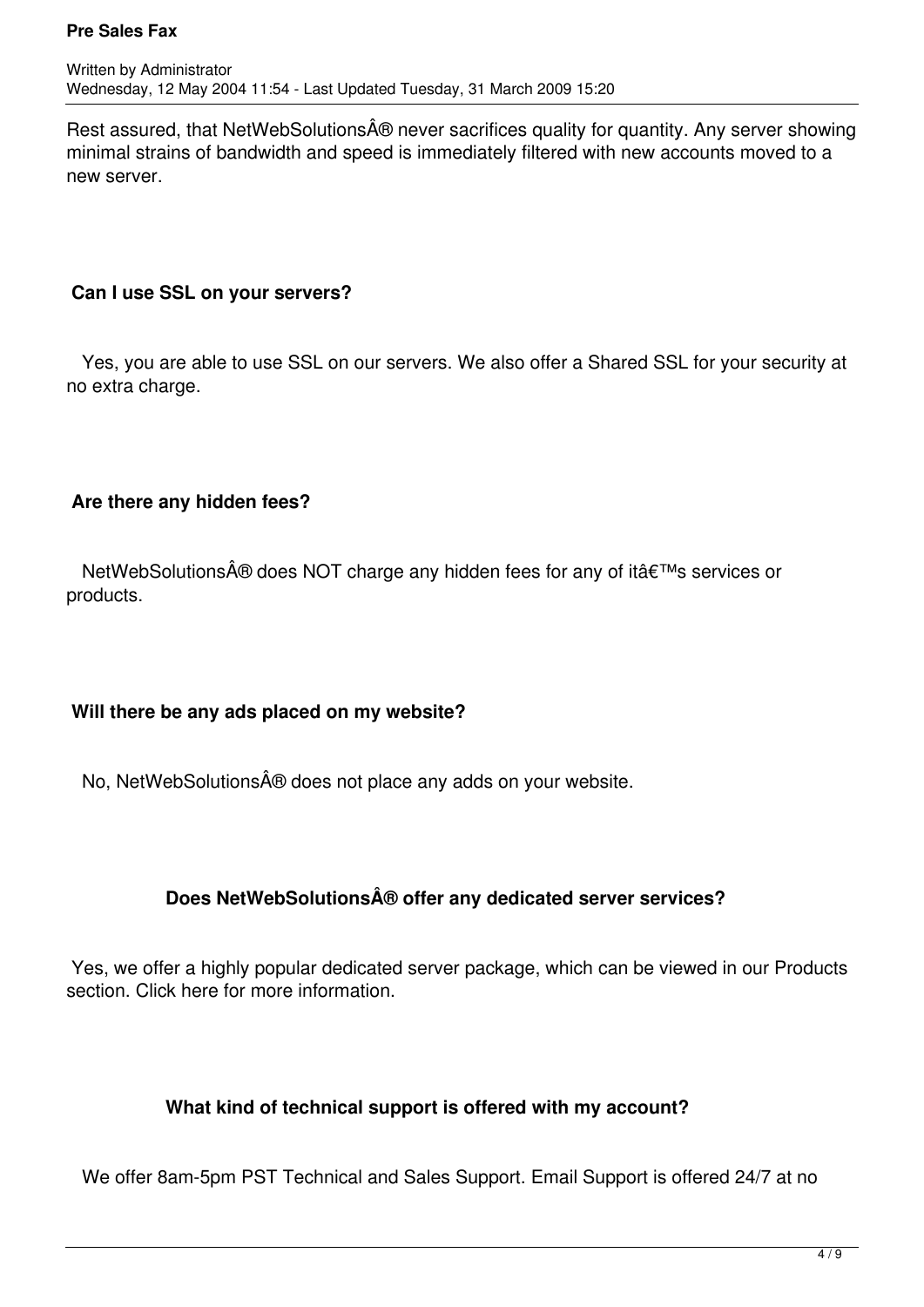extra charge.

## **What is your level of uptime?**

NetWebSolutions ® provides 99.9% uptime. Guranteed!

## **Do you offer Phone Support?**

Yes, NetWebSolutions® provides phone support at (707)Neednumber between 8am-5pm PST.

## **Do you allow adult/porn content?**

No, we do not.

In order to provide a high class, professional service, we have a few conditions for Customers who use our service. Some of these conditions may seem strict, but they insure a safe, functional, reliable, and trusted environment for our customers to publish their information on the World Wide Web.

NetWebSolutions® does not allow any of the following content, or links to such content, to be published:

• Content of a pornographic, sexually explicit, or violent nature.

• Content of an illegal nature (including stolen copyrighted material).

• Pirated software sites.

• "Hate sites" or content that could be reasonably considered as slanderous or libelous.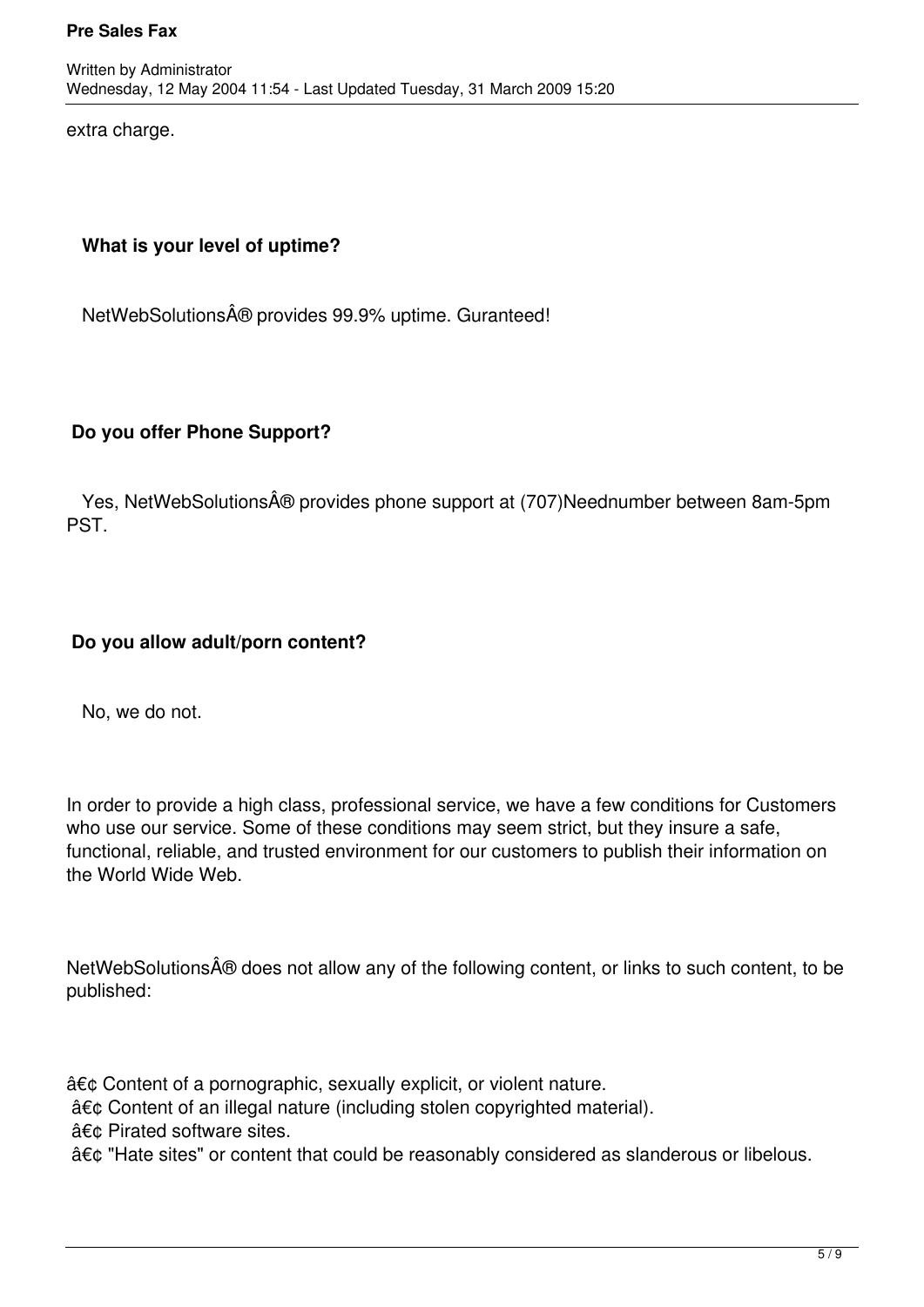Customers posting any of the above content on their sites will be notified, and given a 48 hour period to make corrective changes. If no action is taken, WebNetHosting will suspend services for the current site until a resolution is met. A repeated violation of this Policy will cause a cancellation of service without refund of any sort..

# **Can I have the names of a few sites so I can check there ping times?**

Try www.hindsiteinteractive.com , www.bumequipment.com , and www.vbwebsites.com

# **Do you provide dial up internet access?**

 No, we specialize in web hosting and development, and keeping your website in good hands is what we do best, we do not provide any ISP services.

# **Do you allow SPAM?**

 Absolutely not, we monitor our network every minute of each day to make sure our network is not hit by any sort of SPAM emails or viruses.

# **I have an intensive CGI script I would like to run. What happens if it uses too much of the server? Will you shut me down?**

NetWebSolutions®never spontaneously shuts anybody down. We are fairly liberal when it comes to server usage as long as no one abuses it. If we find a script you are running is draining more than your fair share of the server's resources we will give you a warning and ask that you trim it down. If you are looking to run expansive scripts we suggest a dedicated server.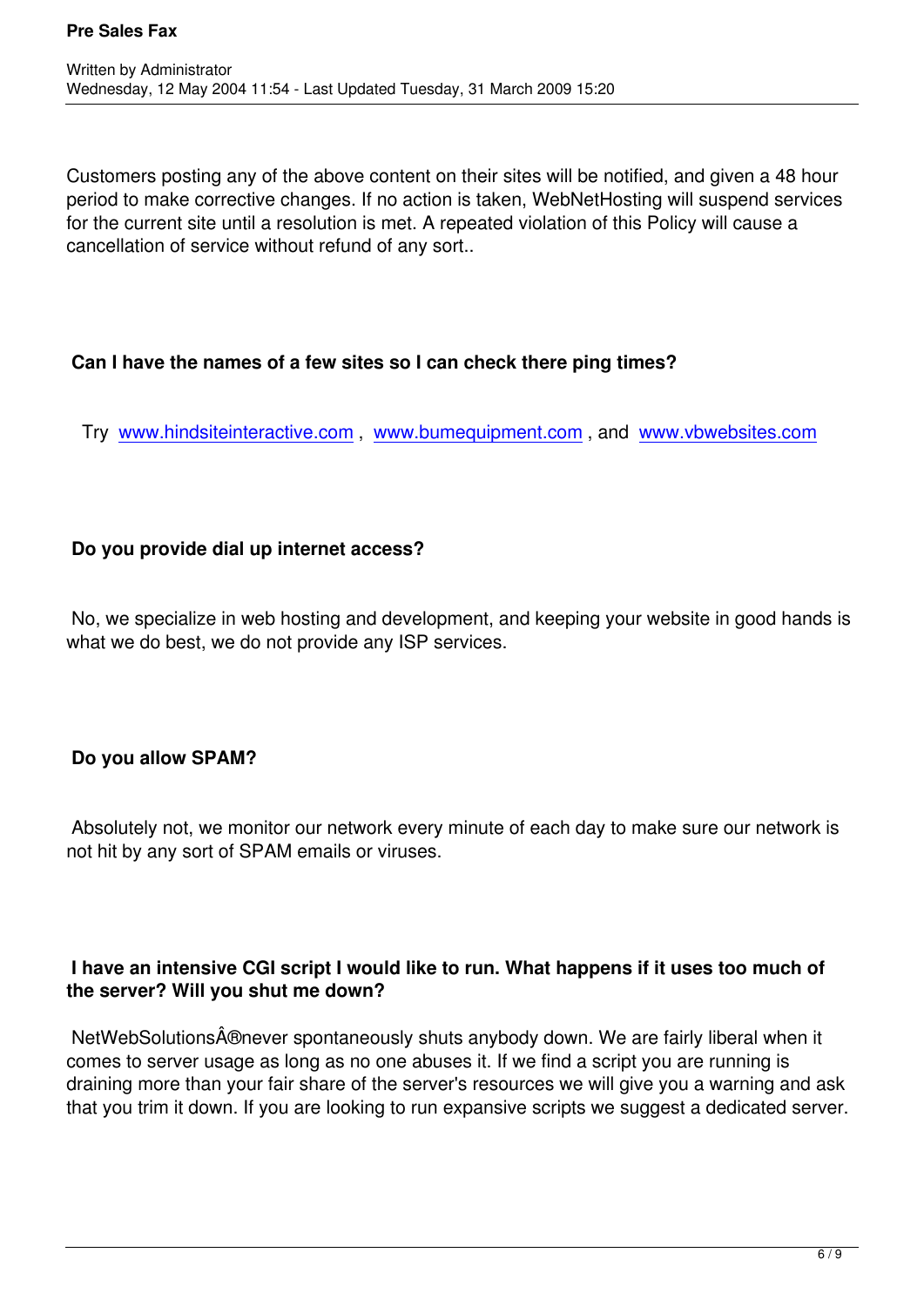## **Do you provide site statistics?**

Yes, we provide you with your own site statistics tool, which allows you to keep track of everyone accessing your website.

We also offer Urchin Site Statistics for a small monthly fee. Please visit our Products and Services to view details on Urchin.

## **Can I host more then one website on your hosting packages?**

We can point additional accounts to your hosting account at no extra charge.

## **Do you accept spamming?**

Absolutely NOT, NetWebSolutions® does NOT accept spamming or mass emailing.

## **Can I use my own CGI script?**

Yes, NetWebSolutions® runs a standard Apache install on a Linux server, and most CGI scripts will run on our system. Your CGI script should be located inside of the "cgi-binâ€l folder of the domain your using.

# **Do I get my own CGI-BIN?**

Yes, NetWebSolutions® provides you with your own CGI-BIN.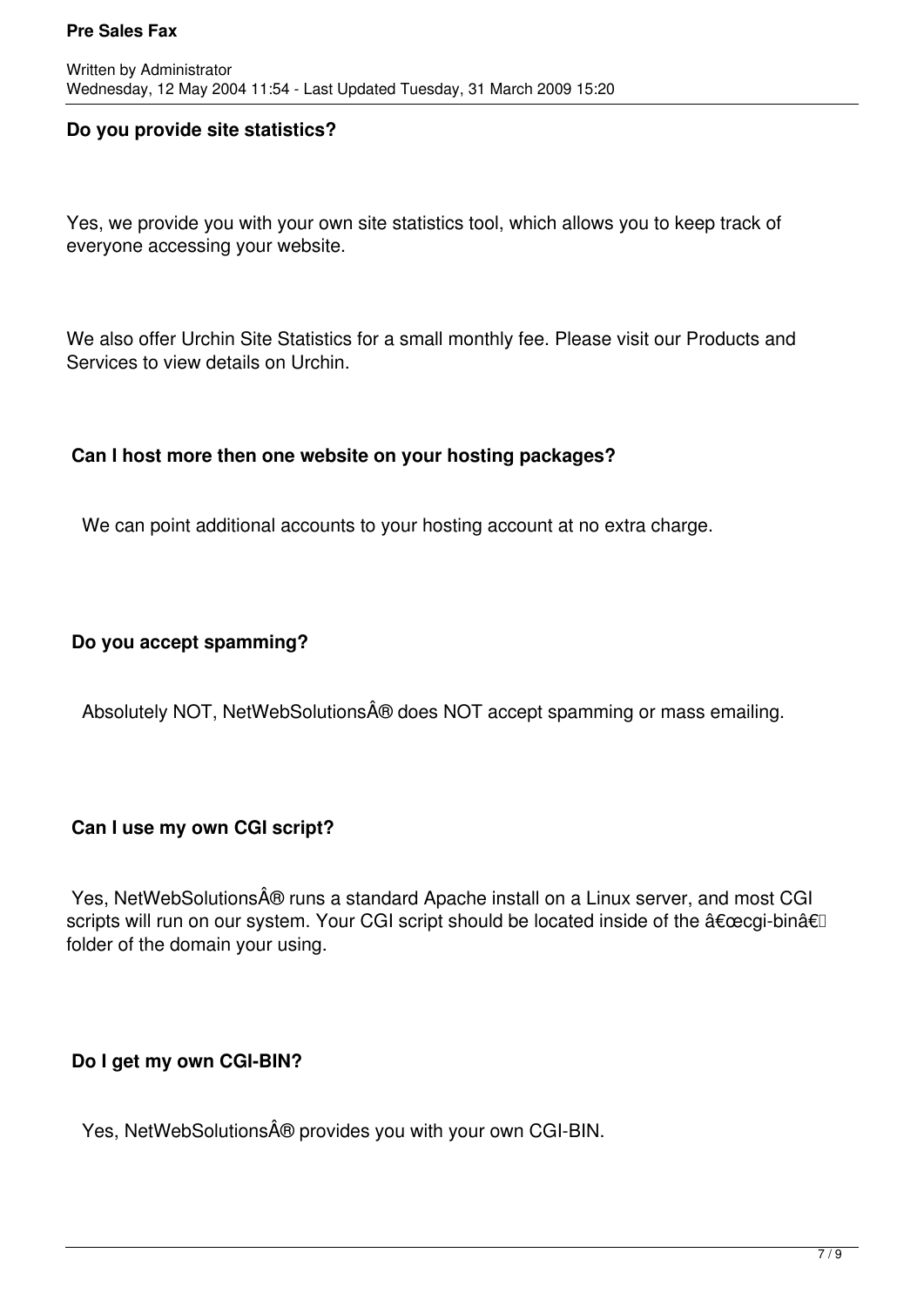## **Will I be notified of events affecting my billing or system limits?**

Yes. If account limits are reached or any other problems occur, a notification e-mail is automatically sent to you with details or instructions on how to resolve the problem.

## **Do you offer PHP4?**

Yes. Every Linux-based hosting service that NetWebSolutions® offers includes PHP4.

# **Do you allow MP3 sites?**

Yes, NetWebSolutions® allows legal MP3 sites.

# **Will I have access to my account 24 hours a day?**

Yes, You can access your account and website at anytime.

## **How do I know when to renew?**

NetWebSolutions ® will send you a invoice of payment and renewal date.

# **What is your network and server environment?**

NetWebSolutions® provides you with the most updated networking and server equipment in